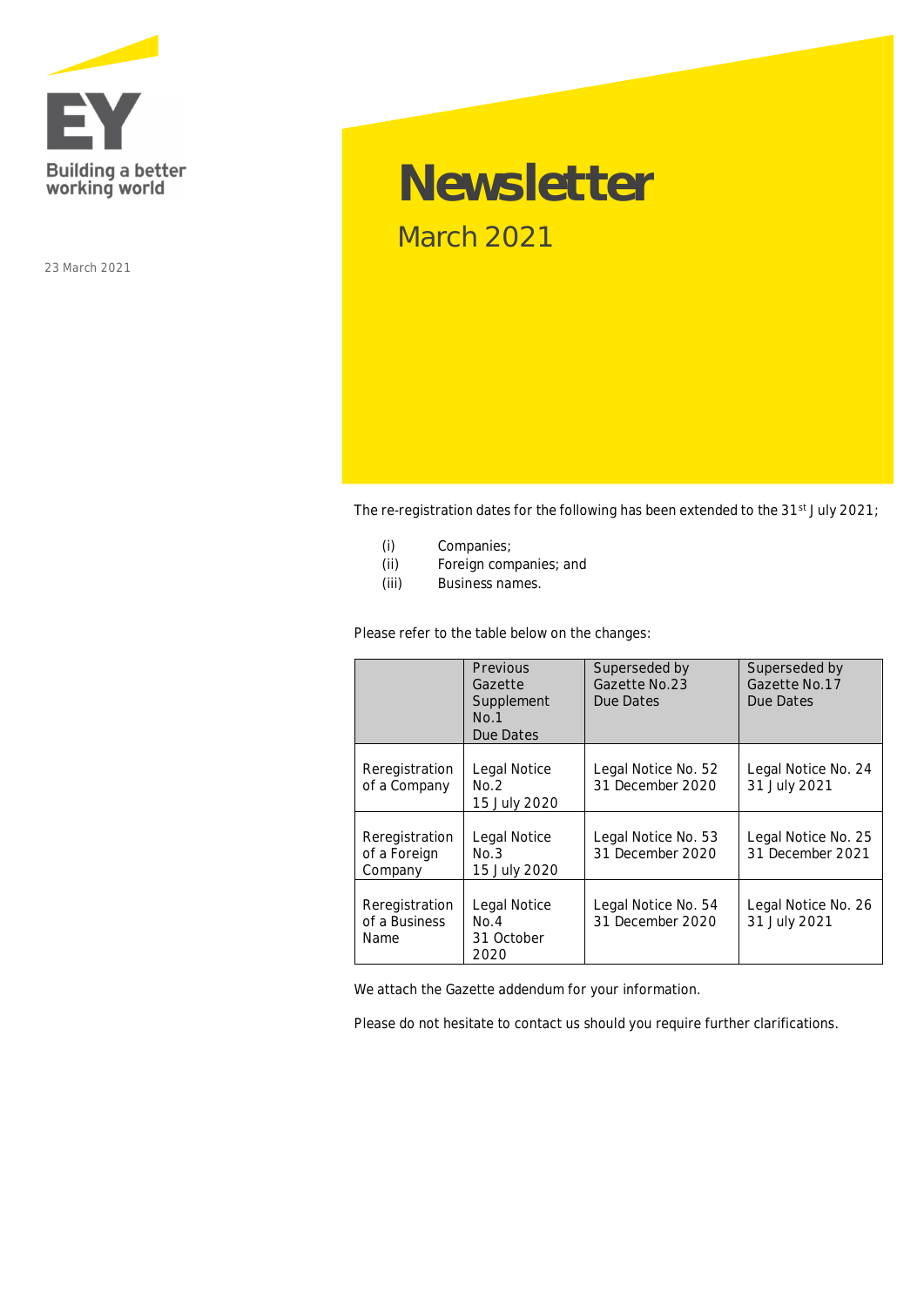

**STEVEN PICKERING** Country Managing Partner **Assurance Email: steve.pickering@fj.ey.com**



**SIKELI TUINAMUANA** Senior Partner **Assurance Email: sikeli.tuinamuana@fj.ey.com**



**SHANEEL NANDAN** Partner Assurance **Email: shaneel.nandan@fj.ey.com**



**PENI TORA** Associate Partner **Assurance Email: peni.tora@fj.ey.com**



**JOHN FAKTAUFON** Director Tax **Email: john.faktaufon@fj.ey.com**



**FAREESHA SHAH** Manager Tax **Email: fareesha.shah@fj.ey.com** Ernst & Young

Assurance | Tax | Transactions | Advisory

**About Ernst & Young**

Ernst & Young is a global leader in assurance, tax, transaction and advisory services. Worldwide, our 250,000 people are united by our shared values and an unwavering commitment to quality. We make a difference by helping our people, our clients and our wider communities achieve potential.

Ernst & Young refers to the global organisation of member firms of Ernst & Young Global Limited. For more information about our organisation please visit www.ey.com.

**About Ernst & Young Tax Services**

Ernst & Young is a global leader in assurance, tax transaction and advisory services. Our tax professionals provide you with deep technical knowledge, both global and local, combined with practical, commercial and industry experience. We draw on our global insight and perspectives to build proactive, truly integrated direct and indirect tax strategies that help you realise sustainable business growth in Fiji and wherever you are in the world.

Our talented people, consistent methodologies and unwavering commitment to quality service help you to build the strong compliance and reporting foundations and sustainable tax strategies that help your business achieve its ambitions. It's how Ernst & Young makes a difference.

© 2021 Ernst & Young - all rights reserved. Proprietary and confidential. Do not distribute without written permission.

This communication provides general information which is current at the time of production. The information contained in this communication does not constitute advice and should not be relied on as such. Professional advice should be sought prior to any action being taken in reliance on any of the information. Ernst & Young disclaims all responsibility and liability (including without limitation, for any direct or indirect or consequential costs, loss or damage or loss of profits) arising from anything done or omitted to be done by any party in reliance, whether wholly or partially, or any of the information. Any party that relies on the information does so at its own risk.